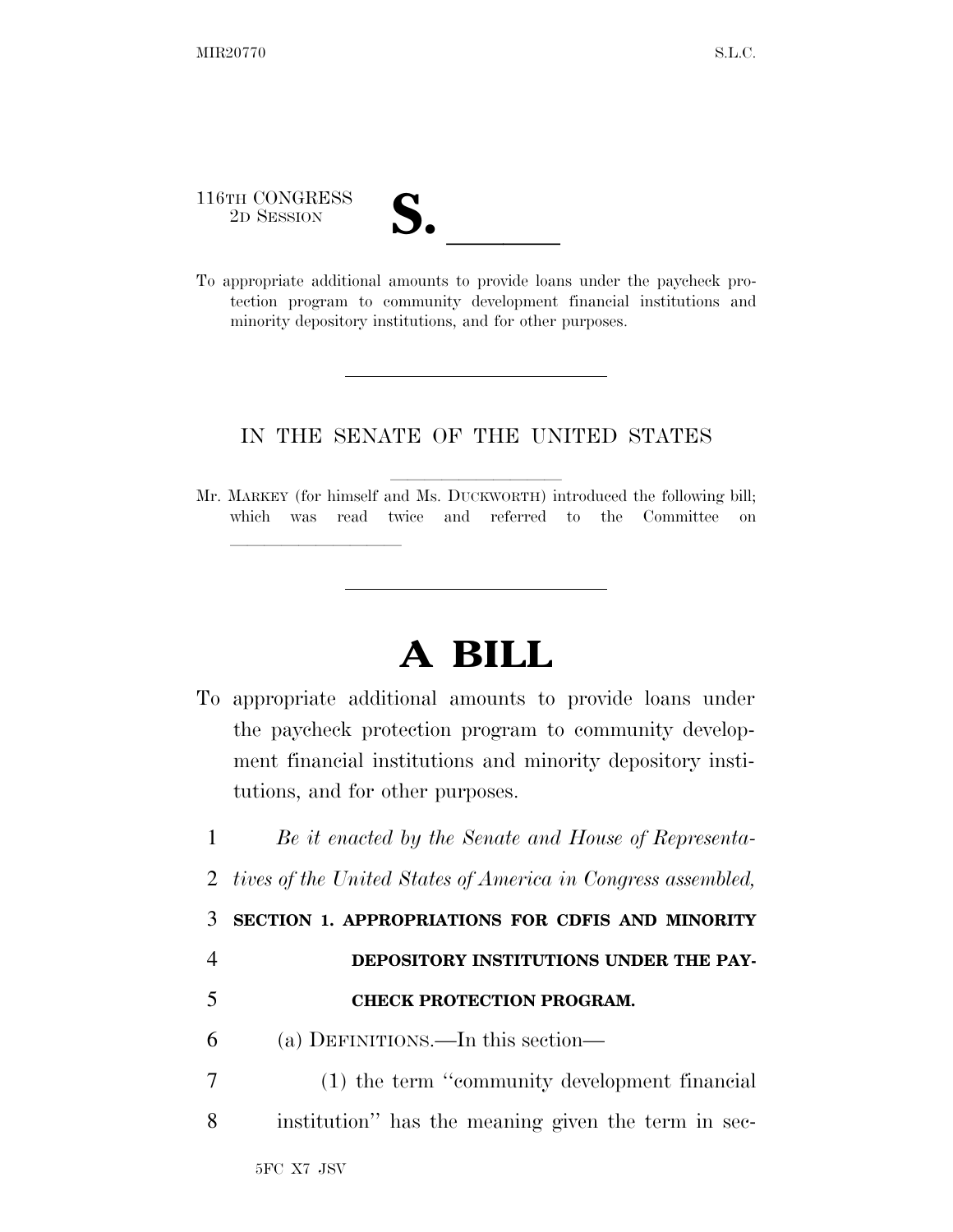tion 103 of the Riegle Community Development and Regulatory Improvement Act of 1994 (12 U.S.C. 4702); and

 (2) the term ''minority depository institution'' has the meaning given the term in section 308 of the Financial Institutions Reform, Recovery, and En-forcement Act of 1989 (12 U.S.C. 1463 note).

(b) ADDITIONAL APPROPRIATIONS.—

 (1) IN GENERAL.—There is appropriated, out of amounts in the Treasury not otherwise appro- priated, for the fiscal year ending September 30, 2020, to remain available until expended, for an ad- ditional amount \$10,000,000,000 under the heading ''Small Business Administration—Business Loans Program Account, CARES Act'' for the cost of guaranteed loans as authorized under section  $7(a)(36)$  of the Small Business Act  $(15 \text{ U.S.C.})$  636(a)(36)) made on or after the date of enactment of this Act by community development financial in- stitutions or minority depository institutions under 21 that section.

 (2) SET ASIDE.—Of amounts appropriated under paragraph (1)—

 (A) \$5,000,000,000 shall be for loans of less than \$150,000 made by community devel-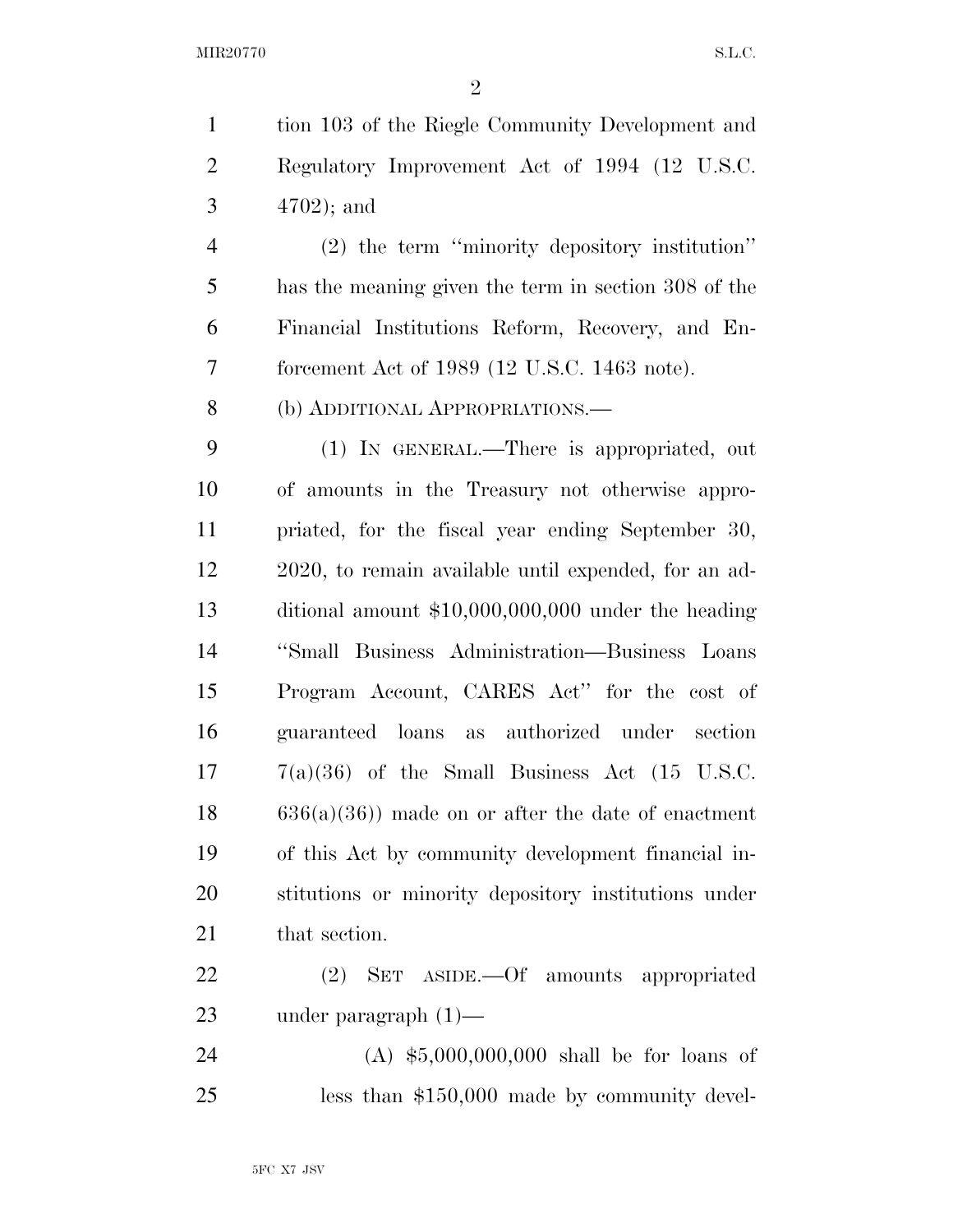opment financial institutions or minority depos-2 itory institutions under section  $7(a)(36)$  of the Small Business Act (15 U.S.C. 636(a)(36)); and (B) \$2,500,000,000 shall be for loans of less than \$75,000 made by community develop- ment financial institutions or minority deposi-8 tory institutions under section  $7(a)(36)$  of the Small Business Act (15 U.S.C. 636(a)(36)).

 $(3)$  COMMITMENT LEVEL.—Section  $1102(b)(1)$  of the CARES Act (Public Law 116–136) is amend- ed by striking ''\$659,000,000,000'' and inserting ''\$669,000,000,000''.

(c) TECHNICAL ASSISTANCE.—

 (1) GRANT PROGRAM.—The Secretary of the Treasury shall establish a grant program to provide management and technical assistance to community development financial institutions and minority de- pository institutions making loans under section  $20 \qquad 7(a)(36)$  of the Small Business Act (15 U.S.C. 636(a)(36)) for which the average loan amount is less than \$50,000.

23 (2) DIRECT APPROPRIATIONS.—There is appro- priated to the Secretary of the Treasury, out of amounts in the Treasury not otherwise appropriated,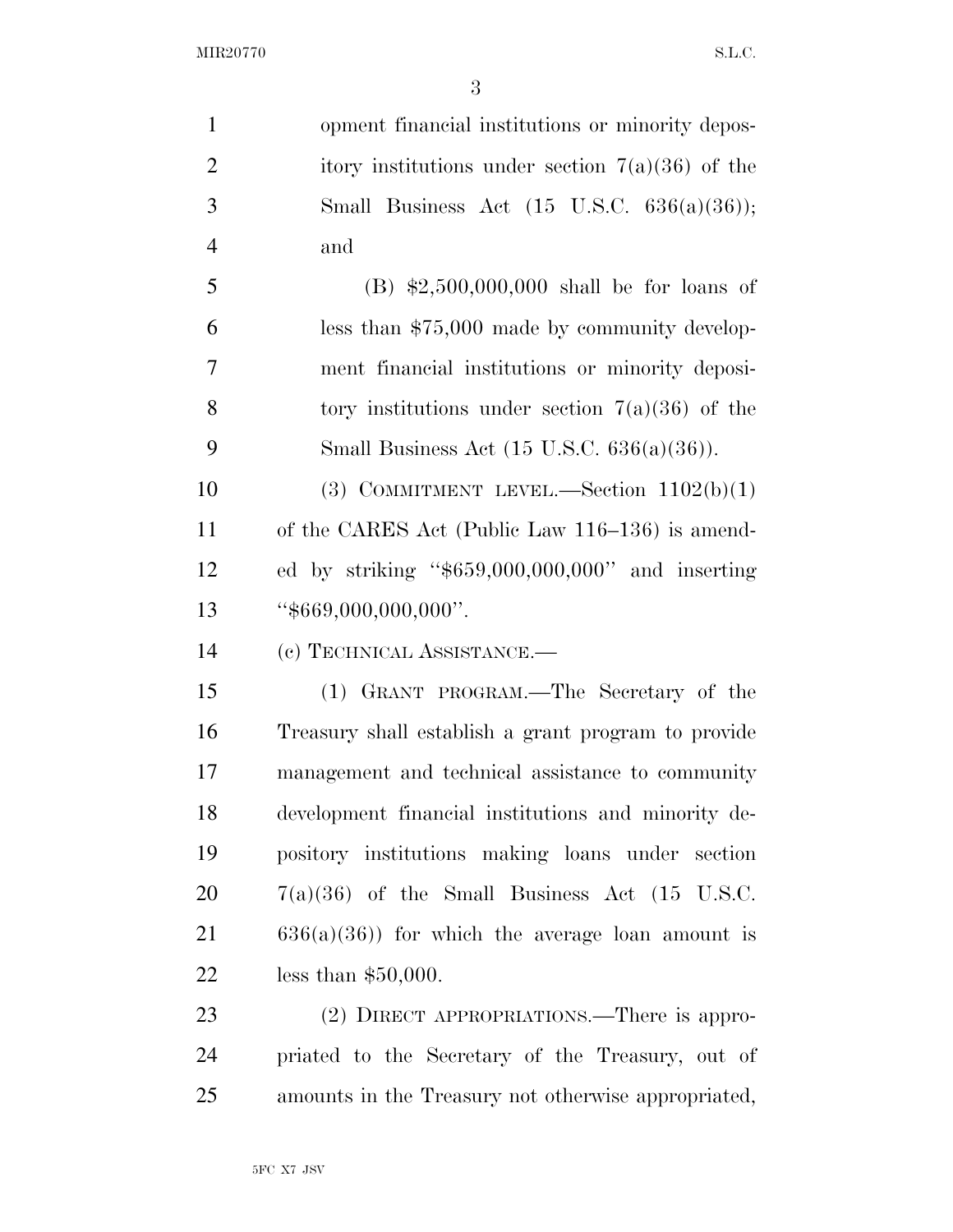| $\mathbf{1}$   | for the fiscal year ending September 30, 2020, to re-             |
|----------------|-------------------------------------------------------------------|
| $\overline{2}$ | main available until expended, $$100,000,000$ to pro-             |
| 3              | vide grants under paragraph (1).                                  |
| $\overline{4}$ | (d) CERTIFIED CDFIS AS LENDERS UNDER THE                          |
| 5              | PAYCHECK PROTECTION PROGRAM.—Section $7(a)(36)(F)$                |
| 6              | of the Small Business Act $(15 \text{ U.S.C. } 636(a)(36)(F))$ is |
| 7              | amended by adding at the end the following:                       |
| 8              | "(vi) CERTIFIED CDFIS AS LEND-                                    |
| 9              | ERS.                                                              |
| 10             | $\lq\lq (I)$ DEFINITION.—In<br>this                               |
| 11             | clause, the term 'certified community                             |
| 12             | development financial institution'                                |
| 13             | means an entity that is certified as a                            |
| 14             | community development financial in-                               |
| 15             | stitution by the Community Develop-                               |
| 16             | ment Financial Institutions Fund es-                              |
| 17             | tablished under section $104(a)$ of the                           |
| 18             | Riegle Community Development and                                  |
| 19             | Regulatory Improvement Act of 1994                                |
| 20             | $(12 \text{ U.S.C. } 4703(a)).$                                   |
| 21             | LENDERS UNDER<br>$``(\Pi)$<br>PRO-                                |
| 22             | GRAM.—A certified community devel-                                |
| 23             | opment financial institution shall have                           |
| 24             | the authority to make and approve                                 |
| 25             | covered loans.".                                                  |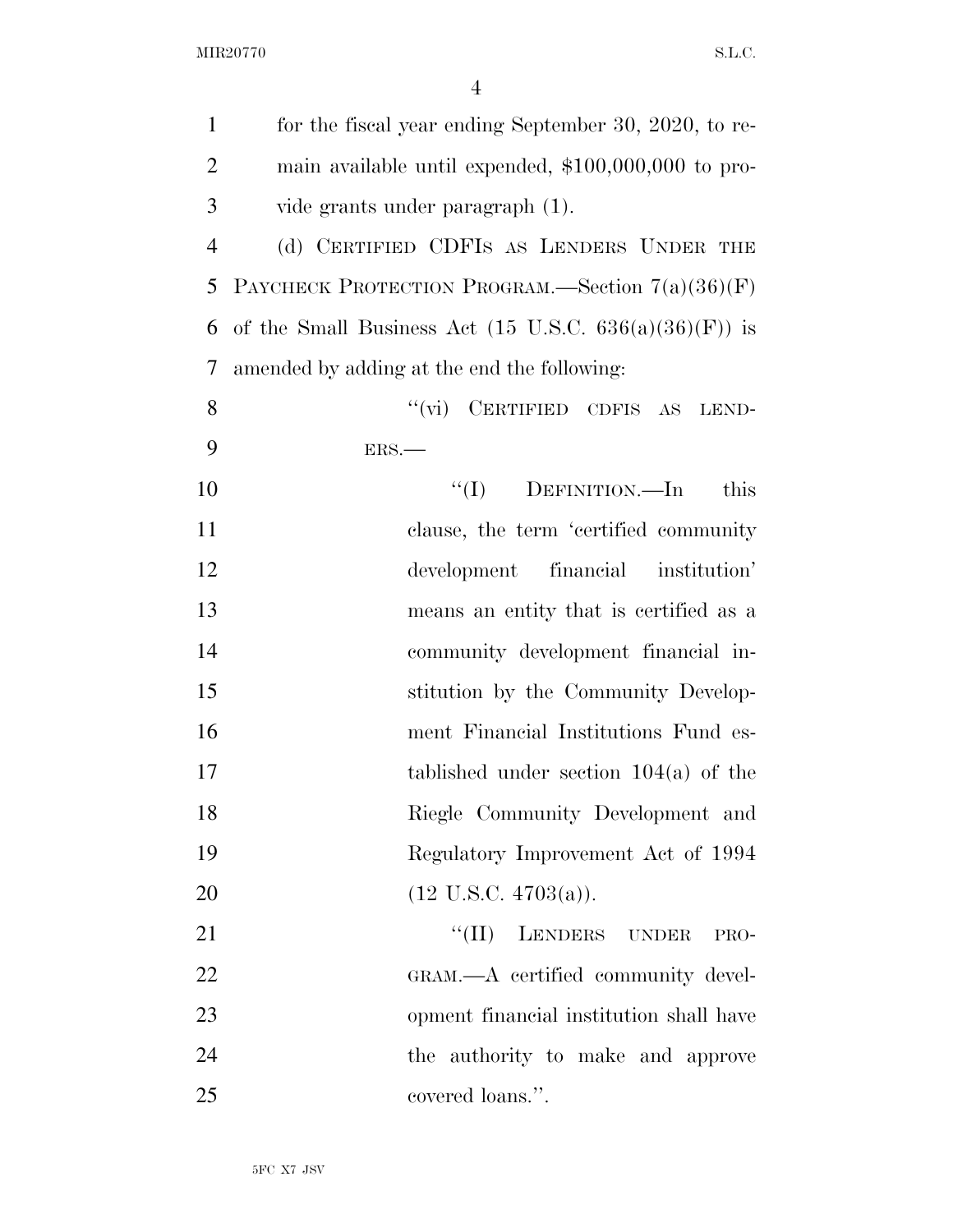| 1              | SEC. 2. AMENDMENTS TO PAYCHECK PROTECTION PRO-           |
|----------------|----------------------------------------------------------|
| $\overline{2}$ | GRAM AND LOAN FORGIVENESS.                               |
| 3              | LOAN<br><b>COVERED</b><br>PERIOD.—Section<br>(a)         |
| 4              | $7(a)(36)(A)(iii)$ of the Small Business Act (15 U.S.C.  |
| 5              | $636(a)(36)(A)(iii)$ is amended by striking "June 30,    |
| 6              | 2020" and inserting "December 31, 2020".                 |
| 7              | (b) COVERED PERIOD FOR LOAN FORGIVENESS AND              |
| 8              | REHIRES.—Section 1106 of the CARES Act (Public Law       |
| 9              | $116-136$ ) is amended—                                  |
| 10             | $(1)$ in subsection $(a)(3)$ , by striking "8-week"      |
| 11             | and inserting "24-week"; and                             |
| 12             | $(2)$ in subsection $(d)(5)(B)$ , by striking "June      |
| 13             | 30, 2020" each place that term appears and insert-       |
| 14             | ing "December 31, 2020".                                 |
| 15             | SEC. 3. REPORTING ON PAYCHECK PROTECTION PROGRAM         |
| 16             | LOANS.                                                   |
| 17             | (a) DEFINITIONS.—In this section—                        |
| 18             | (1) the terms "Administration" and "Adminis-             |
| 19             | trator" mean the Small Business Administration           |
| 20             | and the Administrator thereof, respectively; and         |
| 21             | $(2)$ the terms "covered loan" and "eligible re-         |
| 22             | cipient" have the meanings given those terms in sec-     |
| 23             | tion $7(a)(36)(A)$ of the Small Business Act (15         |
| 24             | U.S.C. $636(a)(36)(A)$ ).                                |
| 25             | (b) DATA COLLECTION.—With respect to each cov-           |
| 26             | ered loan approved under section $7(a)(36)$ of the Small |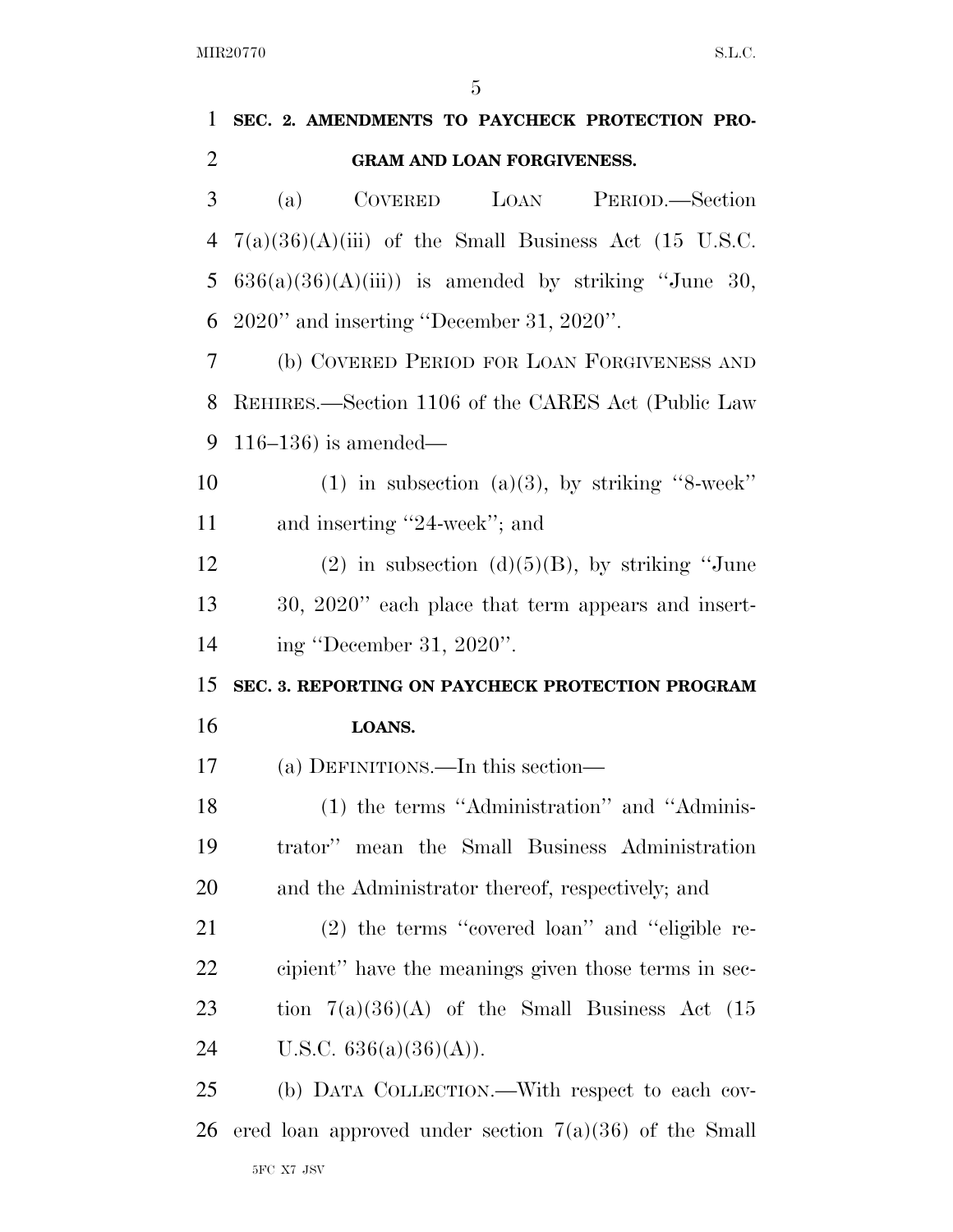Business Act (15 U.S.C. 636(a)(36)), the Administrator shall collect data on the eligible recipient of the covered loan, which shall include the gender, race, ethnicity, sex, age, Tribal affiliation, socioeconomic status, and disability status of each eligible recipient.

(c) PUBLICATION.—

 (1) IN GENERAL.—The Administrator shall make publicly available on the website of the Admin- istration, in a disaggregated format, the data col- lected under subsection (b), which shall be updated not later than 7 days after the date on which a cov-ered loan is approved.

 (2) PRIVACY CONSIDERATIONS.—In publishing the data under paragraph (1), the Administrator shall take all necessary steps to protect the privacy of individuals whose personally identifiable informa-tion is included in that data.

## **SEC. 4. APPROPRIATIONS FOR CDFI FUND.**

(a) DEFINITIONS.—In this section—

 (1) the term ''Administrator'' means the Ad-ministrator of the Fund;

 (2) the term ''community development financial institution'' has the meaning given the term in sec-tion 103 of the Riegle Community Development and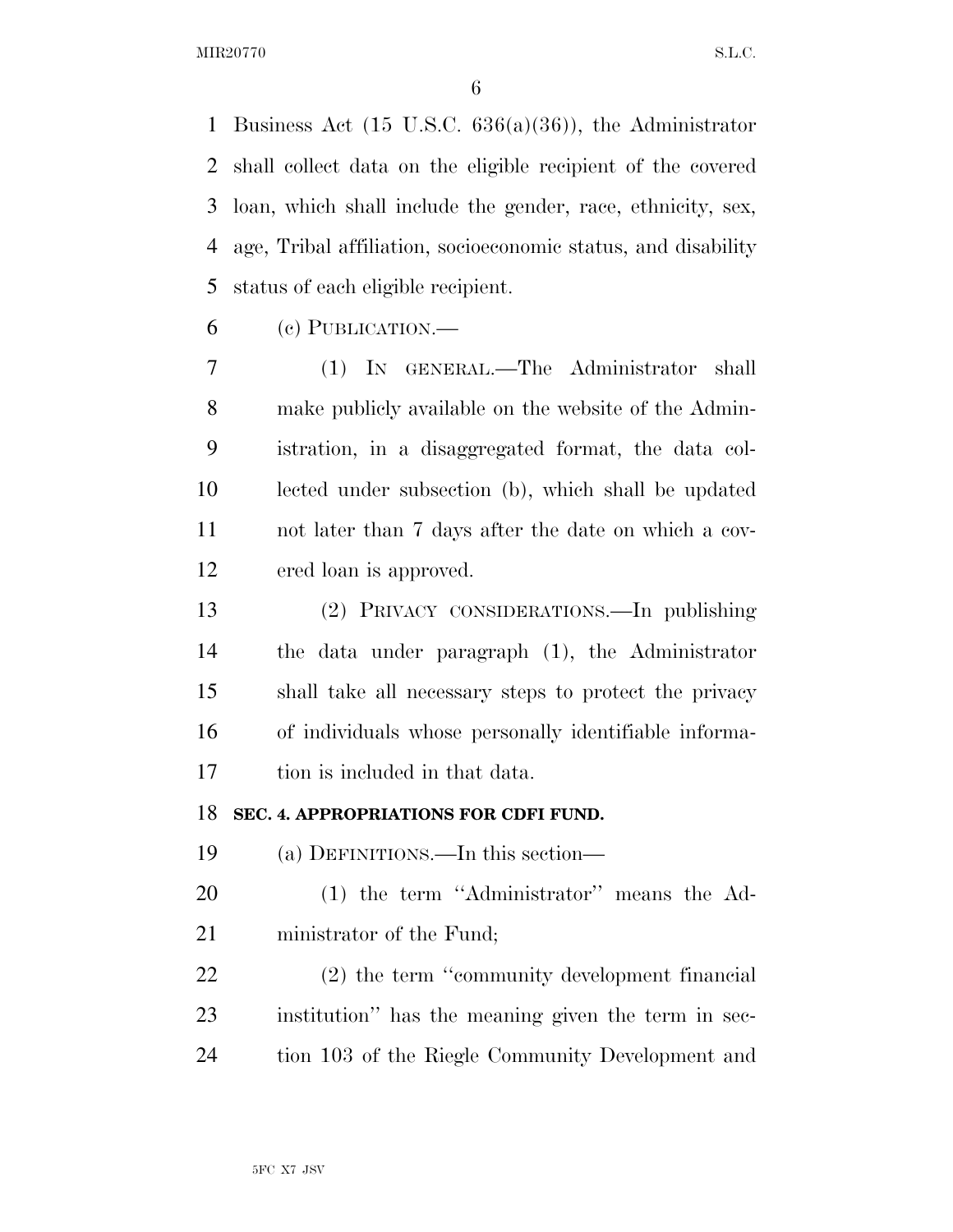MIR20770 S.L.C.

 Regulatory Improvement Act of 1994 (12 U.S.C. 4702); and

 (3) the term ''Fund'' means the Community Development Financial Institutions Fund established under section 104(a)(1) of the Community Develop- ment Banking and Financial Institutions Act of 7 1994 (12 U.S.C.  $4703(a)(1)$ ).

 (b) APPROPRIATION.—Subject to subsections (c) and (d), there is appropriated to the Fund, out of amounts in the Treasury not otherwise appropriated, \$1,000,000,000 for fiscal year 2020, to remain available until expended.

 (c) REQUIREMENTS.—In providing assistance from the Fund using amounts appropriated under subsection (b), the Administrator shall—

 (1) give priority to minority-led community de- velopment financial institutions or community devel- opment financial institutions with demonstrable records of serving communities of color to promote economic recovery, including operational support, due to the impact of the novel Coronavirus (COVID–19);

 (2) determine the criteria for the selection of organizations to receive awards from the Fund; and